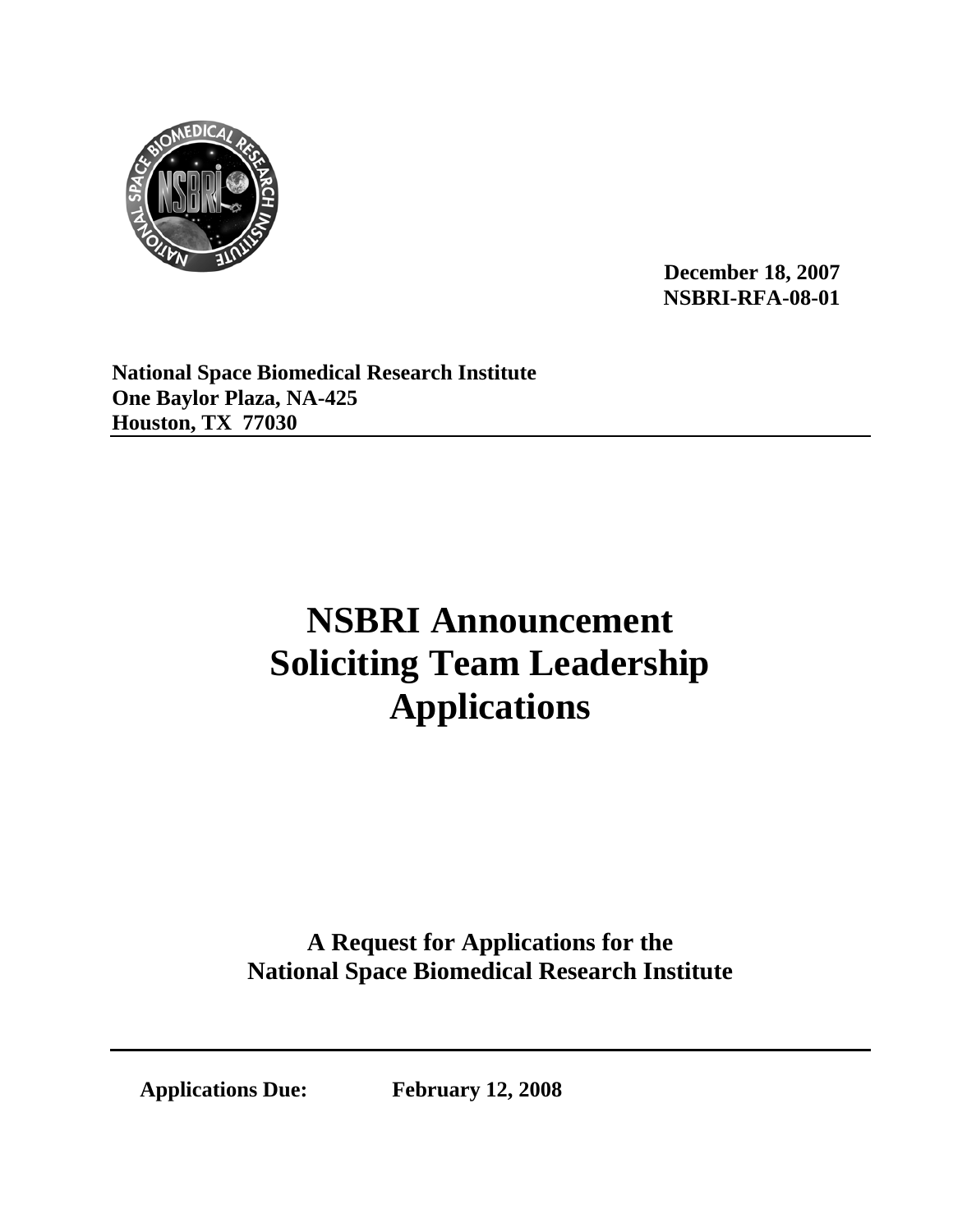# **TABLE OF CONTENTS**

| <b>Summary of Opportunity</b> |                                                                                              | $\mathbf{1}$   |
|-------------------------------|----------------------------------------------------------------------------------------------|----------------|
|                               | Appendix A: NSBRI Request for Applications Soliciting<br><b>Team Leadership Applications</b> | 3              |
| I.                            | Introduction                                                                                 | 3              |
| II.                           | Award Information and Eligibility                                                            | $\overline{4}$ |
| III.                          | <b>Application Procedures</b>                                                                | $\overline{4}$ |
| IV.                           | <b>Review and Selection Process</b>                                                          | 5              |
|                               | Appendix B: National Space Biomedical Research Institute<br>Policy on Team Leadership        | 6              |
| I.                            | Overview                                                                                     | 6              |
| П.                            | Duties and Responsibilities                                                                  | 6              |
| III.                          | Qualifications                                                                               | 7              |
| IV.                           | Term of Service                                                                              | 7              |
| V.                            | <b>Funding and Authority</b>                                                                 | 7              |
| VI.                           | Selection                                                                                    |                |
| VII.                          | <b>Training and Support</b>                                                                  | 8              |
| VIII.                         | <b>Performance Evaluation</b>                                                                | 8              |
| IX.                           | Conflict of Interest                                                                         | 8              |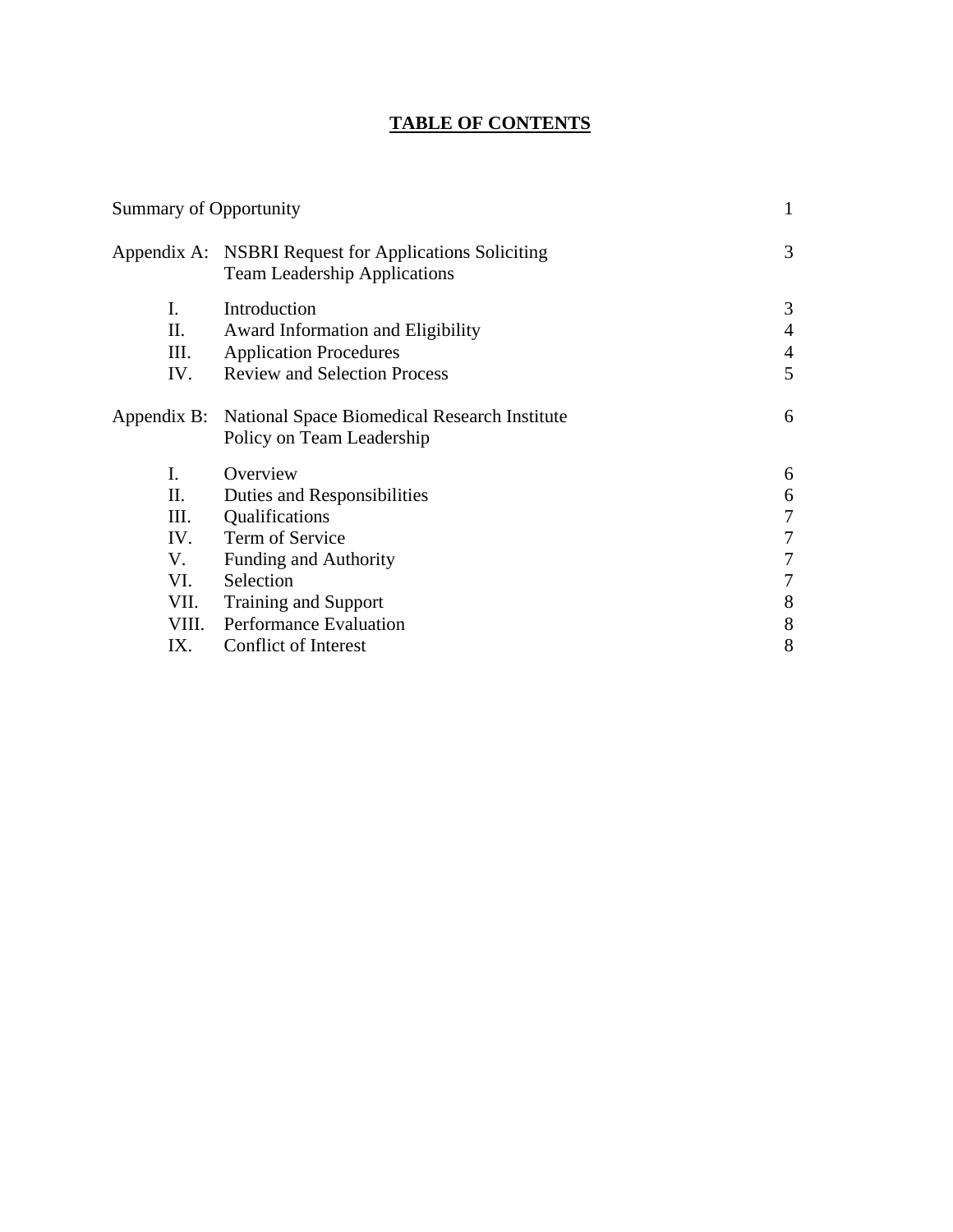# **NSBRI Request for Applications Soliciting Team Leadership Applications**

# **Summary of Opportunity**

This National Space Biomedical Research Institute (NSBRI) Request for Applications (RFA) solicits proposals for Team Leadership positions. Each of the NSBRI science and technology teams consists of a set of complementary projects focused on a common research theme. Team Leaders are responsible for team management, coordination and integration. A single Team Leader, assisted by an Associate Team Leader, heads each science and technology team and is responsible for developing and implementing the team's strategic plan, in partnership with NSBRI senior management and NASA.

Eligible applicants to this NSBRI-RFA, whether as Team Leader or Associate Team Leader, must have at least one of the following:

- A currently funded NSBRI research grant that expires no sooner than January 1, 2009;
- An application for an NSBRI research grant that is currently pending (e.g., the applicant for Team Leadership has submitted a Step-2 proposal in response to the NSBRI portion of NRA NNJ07ZSA002N, "Research and Technology Development to Support Crew Health and Performance in Space Exploration Missions.")

The term of the award is for a maximum of four years. It requires simultaneous funding of an NSBRI research grant. Team Leadership awards are competitively renewable. It is not necessary to respond to this NSBRI-RFA to become an Associate Team Leader (see Appendix B).

Awards are funded at an amount of \$80,000 total costs per annum for Team Leaders and \$40,000 total costs per annum for Associate Team Leaders. A budget is not necessary for completion of an application.

In this NSBRI-RFA,

- Appendix A provides a description of the opportunity and instructions for proposal submission;
- Appendix B contains the NSBRI Policy on Team Leadership.

The following items apply only to this NSBRI-RFA:

| <b>Solicitation NSBRI-RFA Identifier:</b> | NSBRI-RFA-08-01                               |  |
|-------------------------------------------|-----------------------------------------------|--|
| <b>Application Format Required:</b>       | Electronic application by email to the Office |  |
|                                           | of the NSBRI Associate Director               |  |
| <b>Proposals Due:</b>                     | February 12, 2008, 5 p.m. CT                  |  |
| <b>Funding Begins:</b>                    | May 1, 2008                                   |  |
| <b>Selecting Official:</b>                | <b>NSBRI</b> Director                         |  |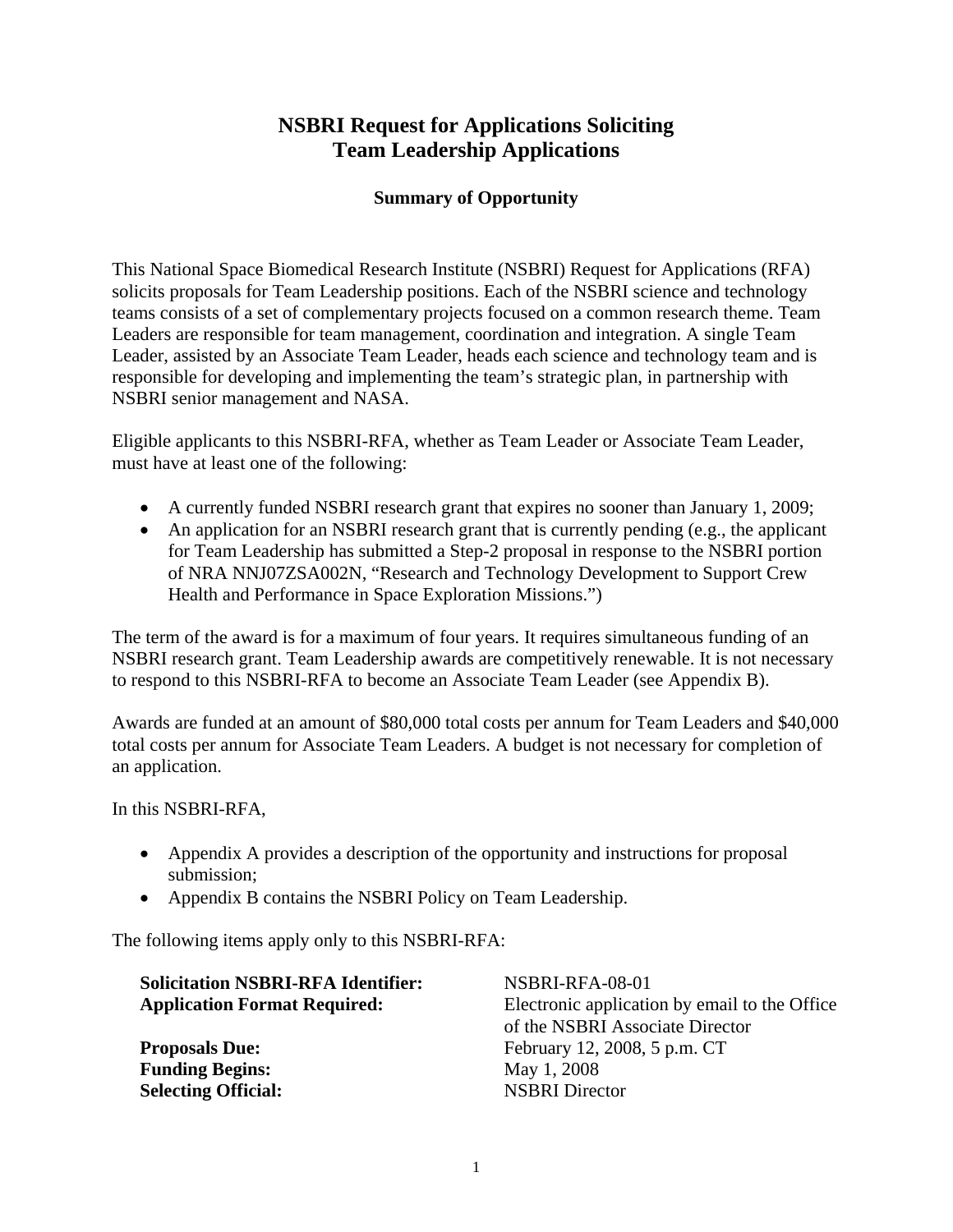Information about the NSBRI and its existing programs is available from:

Associate Director National Space Biomedical Research Institute One Baylor Plaza, NA-425 Houston, TX 77030-3411 Telephone: 713-798-7412 Fax: 713-798-7413 Email: [director@www.nsbri.org](mailto:director@www.nsbri.org)

Your interest and cooperation in participating in this effort are appreciated.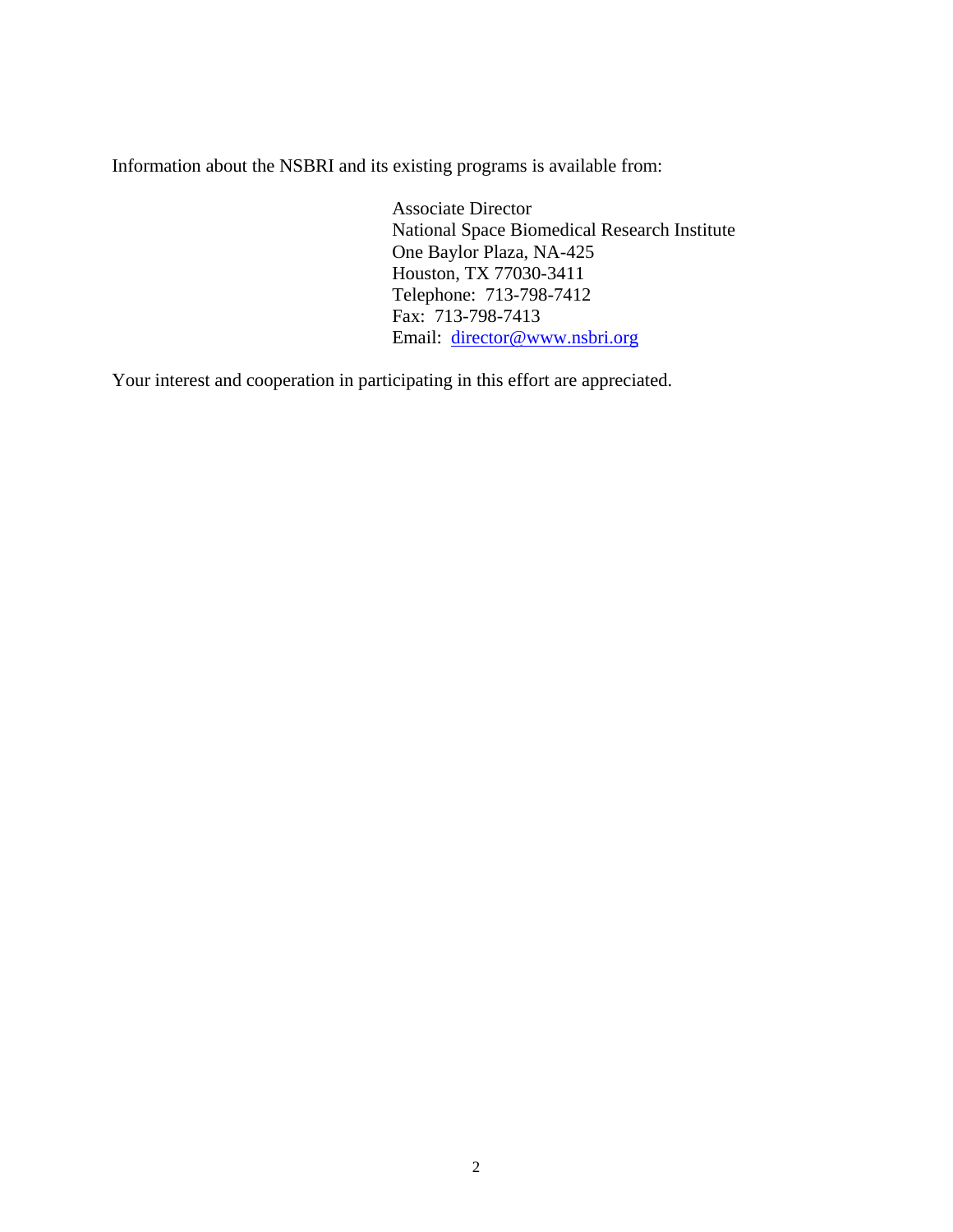# **NSBRI Request for Applications Soliciting Team Leadership Applications**

# **NOTE: It is important for applicants to read carefully all of the instructions in this**

**NSBRI-RFA.** The appendices include guidelines, requirements and policies concerning Team Leadership. They contain instructions for preparing and submitting proposals, and define the administrative procedures governing the particular components described in this NSBRI-RFA.

# **I. Introduction**

NSBRI is a NASA-supported, nonprofit research consortium charged with developing countermeasures for potential biomedical problems associated with human spaceflight. NSBRI's current science and technology program, aligned with the Vision for Space Exploration, consists of approximately 60 projects organized into research teams. Details concerning NSBRI can be found at [www.nsbri.org.](http://www.nsbri.org/)

Team Leaders and Associate Team Leaders play a pivotal role in leading the research teams, guiding the Institute's programs, and helping to ensure the ultimate success of the Institute. Their expertise and "hands-on" approach to science management adds value across projects and across teams. Team Leadership is guided by the Institute's Strategic Plan and by NASA Human Research Program needs and requirements. The stature and reputation of Team Leaders and Associate Team Leaders encourage other scientists to apply to become team members, and NSBRI Team Leadership plays an important role in facilitating productive interactions between NASA investigators and those in the biomedical community at large. Team Leadership is charged with adding value to their teams by enabling appropriate synergies to advance the mission of NSBRI and its partnership with NASA.

NSBRI invites applications to lead an existing team in one of ten areas:

- 1. *Bone Loss* Addressing bone loss and weakening during spaceflight, and the inherent fracture risks.
- 2. *Cardiovascular Alterations* Determining the effect of long-duration spaceflight on the heart and blood vessels and designing novel therapies to combat prolonged deconditioning.
- 3. *Human Performance Factors, Sleep and Chronobiology* Investigating maintenance of high cognitive performance and vigilance despite environmental stress and sleep disturbances.
- 4. *Muscle Alterations and Atrophy* Focusing on the loss of skeletal muscle mass, strength and endurance that accompanies spaceflight.
- 5. *Neurobehavioral and Psychosocial Factors* Investigating methods and tools that can be utilized to enable crews to cope with stress, isolation and compatibility.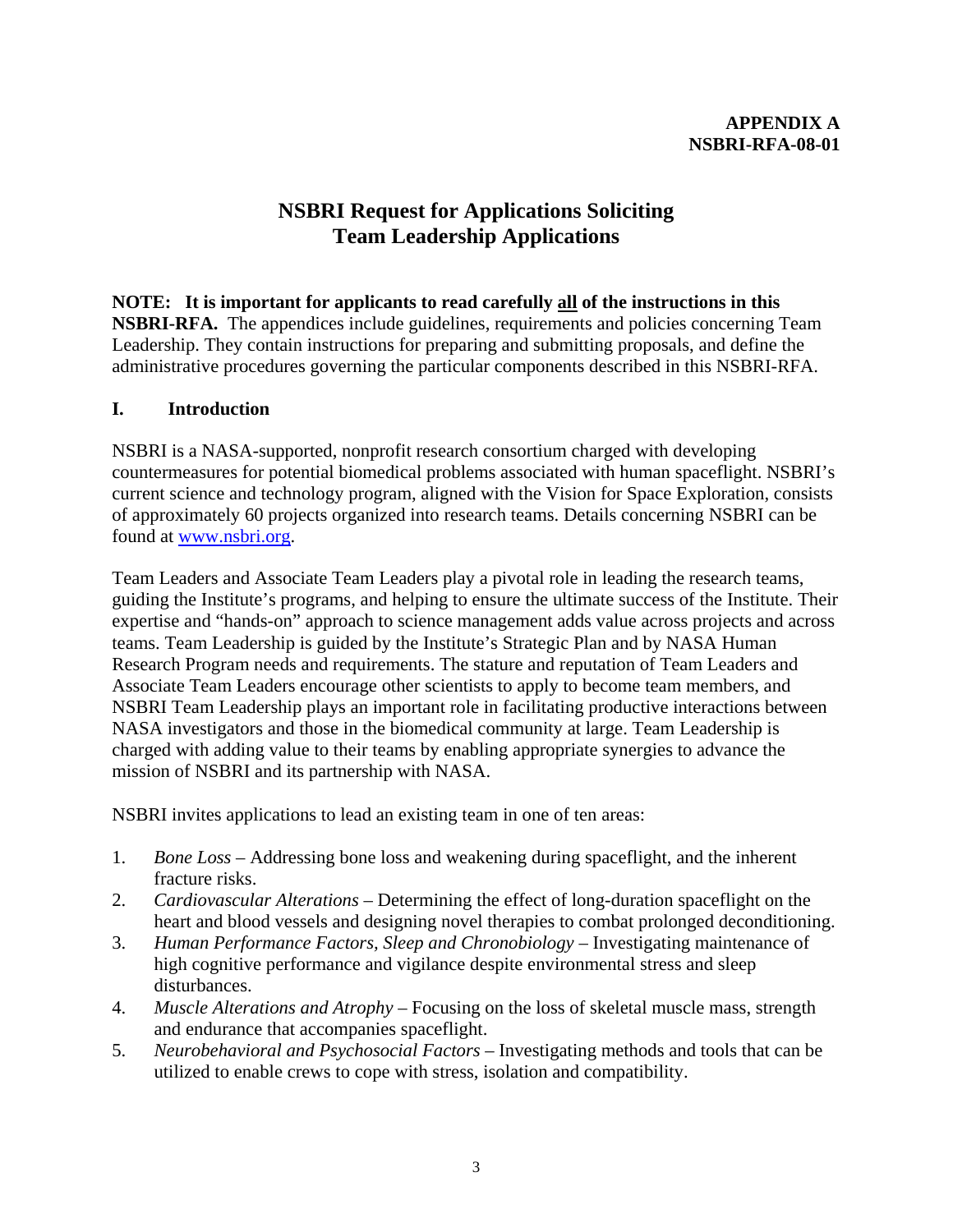- 6. *Nutrition, Physical Fitness and Rehabilitation*  Developing methods to maintain health and fitness before, during and after spaceflights.
- 7. *Radiation Effects* Determining the risks various types of radiation have for deleterious consequences, with an emphasis on acute effects, and mitigating these effects through countermeasure development, including pharmaceutical and nutritional interventions.
- 8. *Sensorimotor Adaptation* Addressing the problems of space motion sickness and disorientation during flight and the postflight problems of balance and gaze disorders.
- 9. *Smart Medical Systems*  Developing new methods of non-invasive medical monitoring, diagnosis and therapy for use on space missions.
- 10. *Technology Development* Developing small, low-power, and noninvasive instrumentation and other technological products to address physiological problems and research needs.

# **II. Award Information and Eligibility**

This NSBRI-RFA is open to all applicants who meet at least one of the following criteria:

- Principal investigator on a currently funded NSBRI research grant that expires no sooner than January 1, 2009;
- Principal investigator on an NSBRI research application that is currently under review for funding (e.g., the applicant for Team Leadership has submitted a Step-2 proposal in response to the NSBRI portion of NRA NNJ07ZSA002N, "Research and Technology Development to Support Crew Health and Performance in Space Exploration Missions.")

The term of the award is for a maximum of four years. A Team Leadership award requires simultaneous funding of an NSBRI research grant. Team Leadership awards are competitively renewable. It is not necessary to respond to this NSBRI-RFA to become an Associate Team Leader.

Team Leadership awards are funded at an amount of \$80,000 total costs per annum for Team Leaders and \$40,000 total costs per annum for Associate Team Leaders.

# **III. Application Procedures**

Applications are to be submitted electronically as a pdf or Word document. There should be oneinch margins on all four paper edges and use of a standard 12 pt font, such as Times New Roman. On the first page, include the title "NSBRI-RFA-08-01 Team Leadership Application" and the name of the team(s) that you are applying to lead. Include your name on all pages of the document.

Divide the document into four sections labeled according to the following questions:

- 1. What is your motivation to apply for and commitment to serve in an NSBRI Team Leadership position?
- 2. What is your vision for the team for the next five years?
- 3. What previous scientific experience qualifies you for a Team Leadership position?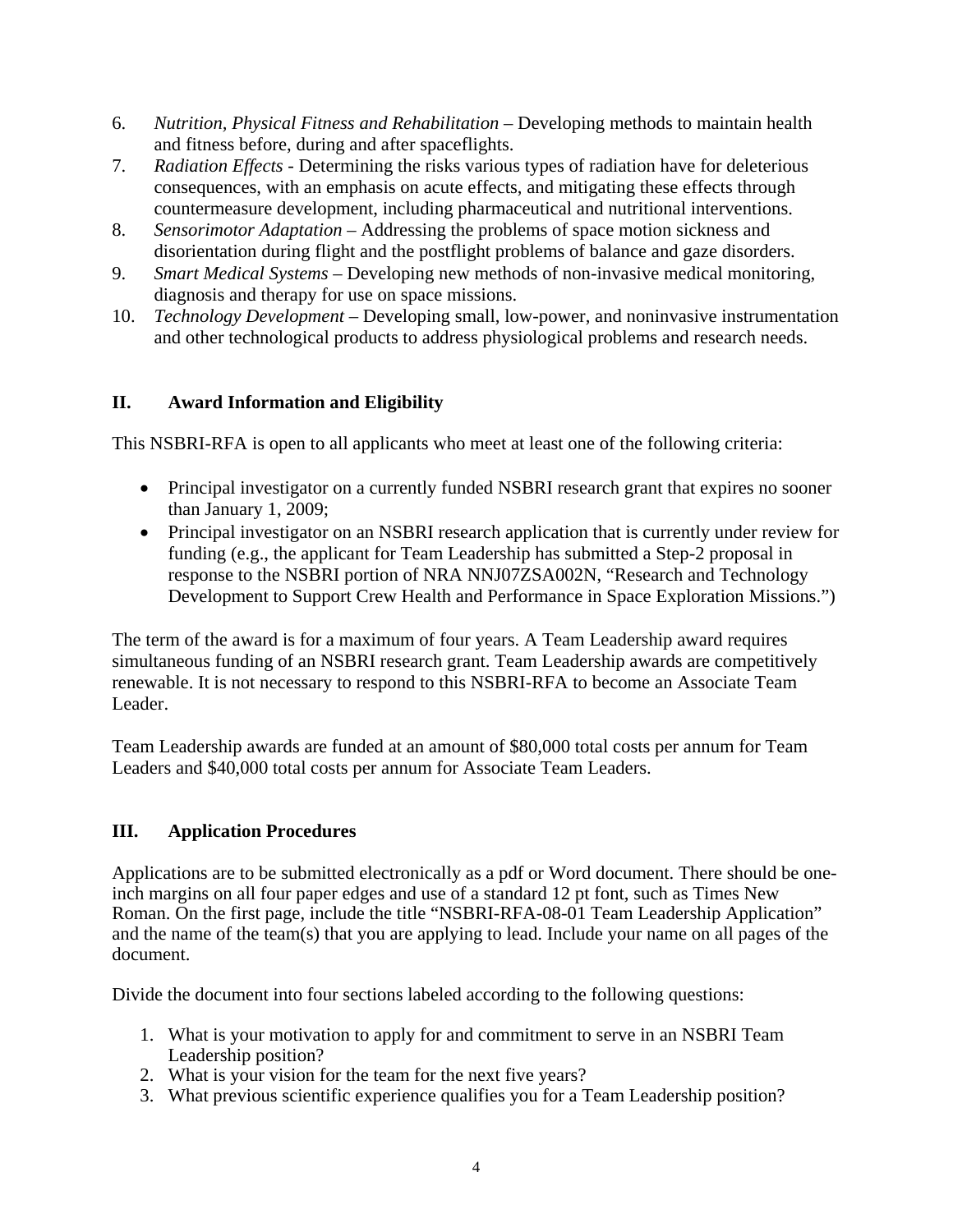4. What previous management experience qualifies you for a Team Leadership position?

The application consists of your answers to these questions, wherein each section has a character limit of 2,500 characters (not including the characters in the question itself). Responses that exceed this limit will be truncated at 2,500 characters prior to being forwarded for review.

It is optional to specify whether you are applying for a Team Leader position and/or an Associate Team Leader position.

Completed applications must be submitted electronically by 5:00 p.m. CT, Tuesday, February 12, 2008. Applications are to be sent to Ms. Elizabeth Berry, Assistant to the Associate Director, at [eberry@bcm.edu](mailto:tkelley@bcm.edu). Acknowledgement of your submission will be sent to you electronically.

Please direct questions concerning this application procedure to Ms. Berry, who can be reached by email at [eberry@bcm.edu](mailto:eberry@bcm.edu) or by calling 713-798-7412.

#### **IV. Review and Selection Process**

Only complete applications will be considered for review. The four sections of the application will be discussed by members of the Institute's External Advisory Council (EAC) using the criteria set forth in the NSBRI Policy on Team Leadership (Appendix B). Each section will carry equal weight. The EAC will make recommendations concerning Team Leadership for each team. These recommendations will be discussed with senior management of NSBRI and of the NASA Human Research Program, prior to selection by the NSBRI Director.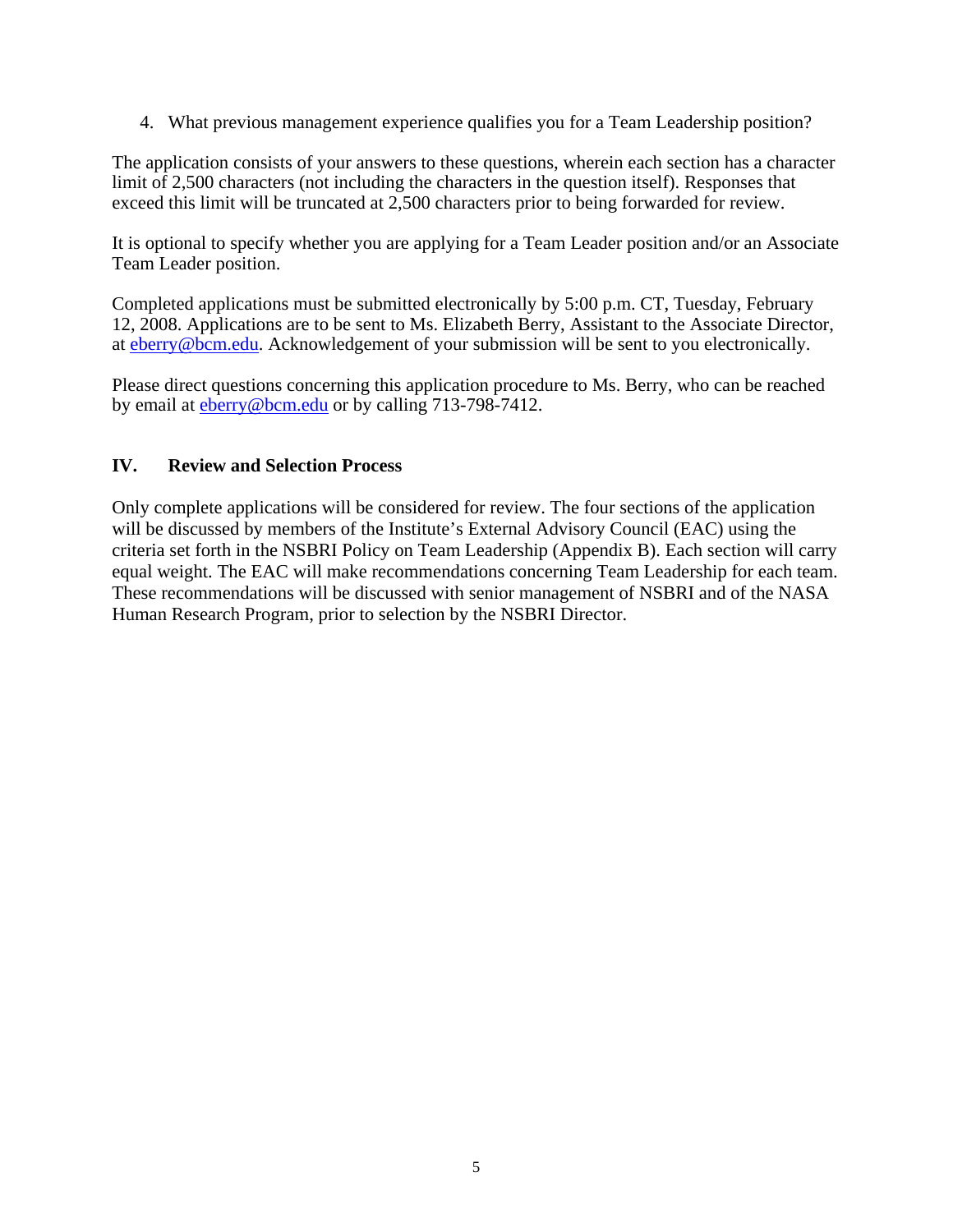#### **APPENDIX B NSBRI-RFA-08-01**

# **NATIONAL SPACE BIOMEDICAL RESEARCH INSTITUTE POLICY ON TEAM LEADERSHIP**

#### **(December 2007)**

#### **I. Overview**

Each team in the science and technology program of NSBRI is led by a single Team Leader who is assisted by an Associate Team Leader. Team Leaders and Associate Team Leaders play a pivotal role in leading the research teams, guiding the Institute's programs, and helping to ensure the ultimate success of the Institute. Their expertise and "hands-on" approach to science management adds value across projects and across teams. Team Leadership is guided by the Institute's Strategic Plan and by NASA Human Research Program needs and requirements. The stature and reputation of Team Leaders and Associate Team Leaders encourage other scientists to apply to become team members, and NSBRI Team Leadership plays an important role in facilitating productive interactions between NASA investigators and those in the biomedical community at large. Team Leadership is charged with adding value to their teams by enabling appropriate synergies to advance the mission of NSBRI and its partnership with NASA. In particular, Team Leadership is expected to actively facilitate working relationships with relevant discipline leads within the NASA Human Research Program at Johnson Space Center.

# **II. Duties and Responsibilities**

Team Leaders are responsible for:

- Preparing and periodically updating the Team Strategic Plan, which is aligned with the Institute mission, NASA priorities, and available resources;
- Working with team investigators on projects that ensure scientific and operational synergy and lead to productive countermeasure development;
- Maintaining appropriate communication links among team investigators and other Team Leaders;
- Reporting team progress to NSBRI senior management, the Institute's External Advisory Council (EAC) and the Board of Scientific Counselors (BSC);
- Coordinating team activities with NASA scientists, engineers, physicians and other personnel, and pursuing involvement with NASA operational activities;
- Disseminating knowledge about team progress to NASA, the scientific community, and the general public;
- Nurturing opportunities and seeking funding support for collaborative team efforts;
- Acting as the senior NSBRI representative in the team's discipline.

Team Leaders report to the NSBRI Associate Director.

Associate Team Leaders assist Team Leaders in carrying out the above activities.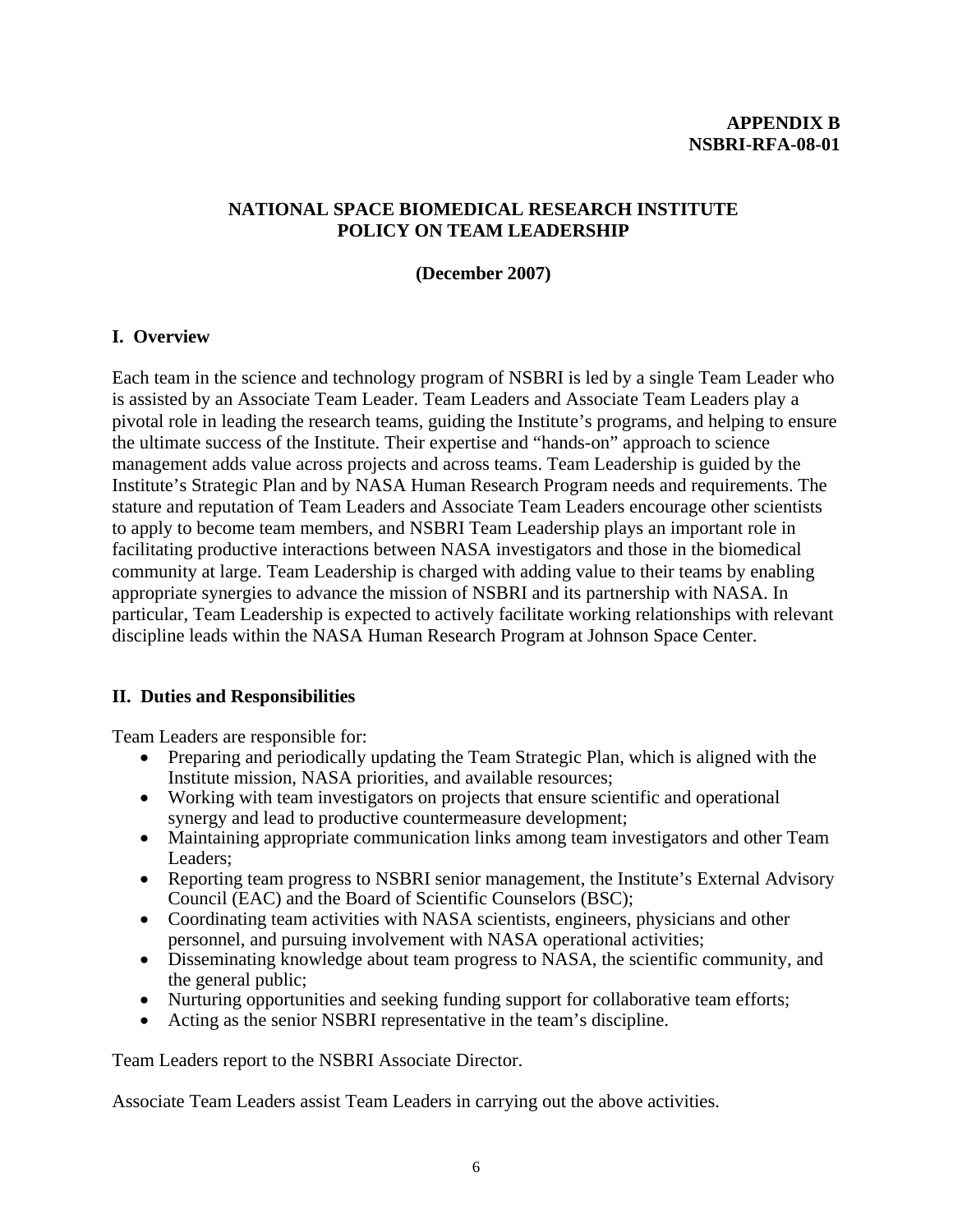## **III. Qualifications**

Team Leaders are NSBRI-funded principal investigators who possess the following qualifications:

- Intermediate or senior rank at a recognized research facility or educational institution;
- Demonstrated record of securing independent competitive research funding for the last five years;
- Recognized within the biomedical community as an outstanding research contributor;
- Manifest broad scientific understanding across the team's research area (prior involvement with a NASA flight investigation is beneficial);
- Demonstrated leadership and program/group management skills, as evidenced by service as a section head, department chair, dean, research center director, or principal investigator on a program project;
- Exhibit good communication, public speaking, and organizational skills;
- Show a willingness and availability to spend the time and energy necessary to fulfill the role of Team Leader.

Associate Team Leaders are principal investigators on NSBRI-funded projects who possess at least the first four of the above qualifications required for a Team Leader. Generally, Team Leaders and Associate Team Leaders are not from the same institution.

# **IV. Term of Service**

Team Leaders are appointed by the Director for a term that corresponds with the term of their NSBRI-funded research project (generally four years), subject to satisfactory performance as determined by their annual performance review. The Team Leader appoints an Associate Team Leader for a term that does not exceed the Team Leader's term of service. The Team Leader's term is competitively renewable.

# **V. Funding and Authority**

Team Leaders and Associate Team Leaders are provided with discretionary funds to enable them to carry out team duties and responsibilities. Latitude is provided concerning the expenditure of these funds within the guidelines of the involved institutions. Such funds may be used for support personnel, team meetings, special travel, and other expenses generally associated with team communication and operations. However, these funds may not be used to support research.

Team Leaders are ultimately responsible for carrying out the duties and responsibilities listed in Section II. They are expected to work cooperatively with their Associate Team Leader in all matters and should develop a clear understanding of the distribution of their shared responsibilities.

# **VI. Selection**

In the period before the term of service of Team Leaders ends, an NSBRI Announcement Soliciting Team Leadership Applications will be released. Applications will be reviewed, and